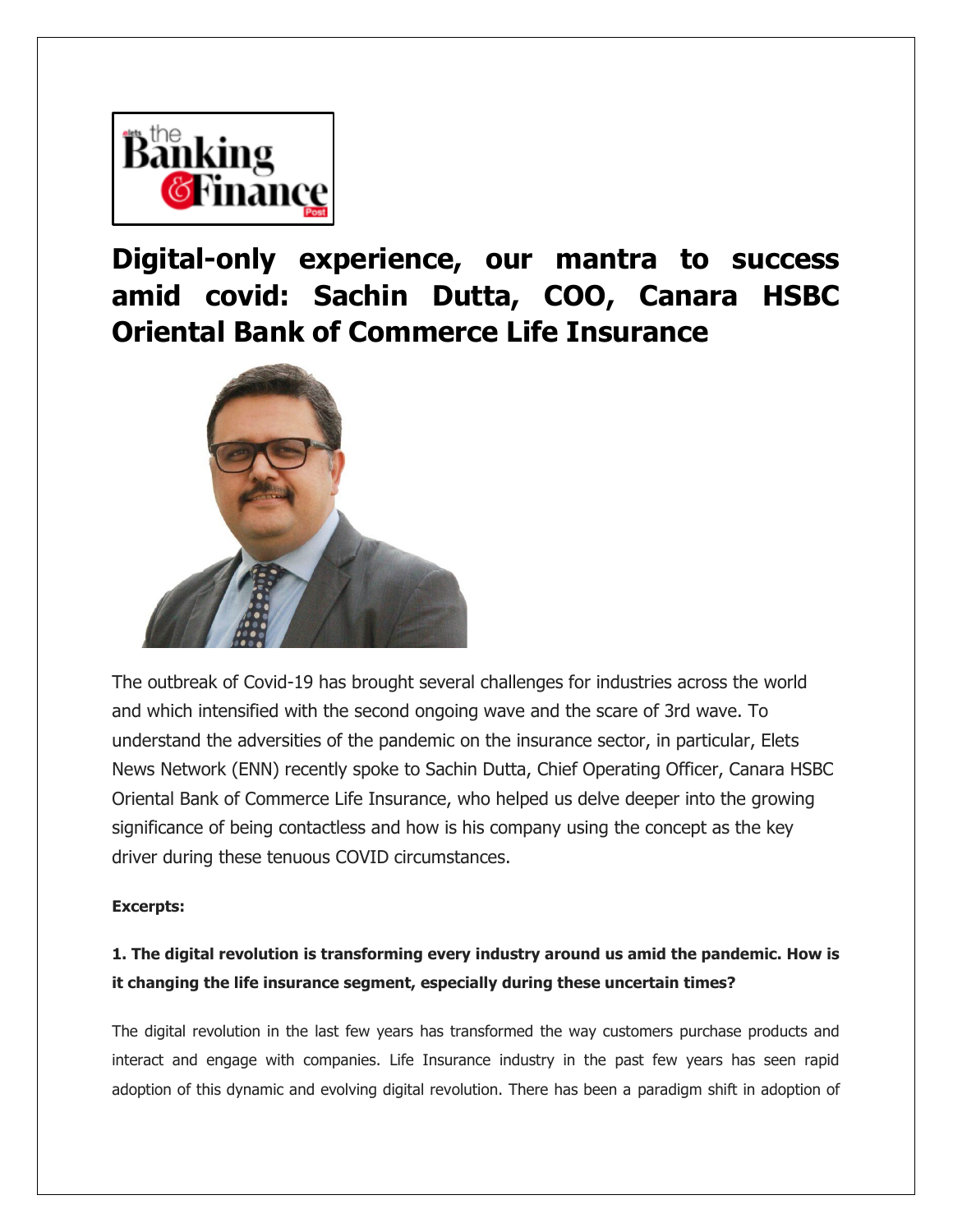digital solutions across customer lifecycle right from onboarding, ongoing servicing and claim settlement, with increased reliance on digital solutions like Digital onboarding, Video KYC, Tele and Video Underwriting, Chatbots, Whatsapp and IVR servicing, collaboration tools, contactless solutions etc. The Life Insurance industry has further digitally enabled their sales forces and customer interactions in realtime omni channel environments and offering remote and RPA driven advice 24/7 on varied digital platforms. Digital is no more just the add-on but the entire value proposition chain or an ecosystem in itself, which is already transforming the way in which companies offer products & services and engage with their customers.

## **2. What role are the emerging technologies such as AI, ML, Big Data Analytics and RPA playing in ensuring digital delivery across the insurance sector?**

The industry is leveraging its digital tools powered by the latest in the world of technology including AI, ML, Big Data Analytics, RPA etc. This enables a wide range of new applications by collecting, analyzing and operationalizing vast amounts of data for improved marketing, underwriting and customer retention. In the coming years, with this large scale adoption of digital solutions, business models will completely transition to digital mode thereby reducing human interface, increased system reliability and enhanced interests of customers. While humans will continue to design smarter, sharper and evolving digital solutions; with reliance on AI & ML, the bots shall take over the menial jobs and improve precision on activities that require judgment thereby ensuring consistency.

These emerging technologies set the organization not only on the path to offering a superior user experience but also help optimize and modernize the way we look at automation, processes and customer outcomes. The use of AI and ML not only enables continuous self-improvement but also provides analytical insights towards further improving business processes and operations.

AI, ML and Big Data specifically from an Insurance perspective provides better visibility and understanding of customer and process and also enables better Risk management. Customers also have a wide range of choice and can easily compare one app vs the other and hence in order to sustain this rapid digital expansion, one must invest in right solutions which can sustain on their own over a period of time rather than being high on maintenance, complex on change management and difficult to explain or operate.

**3. Cyber threats post covid outbreak has reported inflation across the BFSI sector. How are you strategizing your risk management to ensure safety and recovery in case of damage?**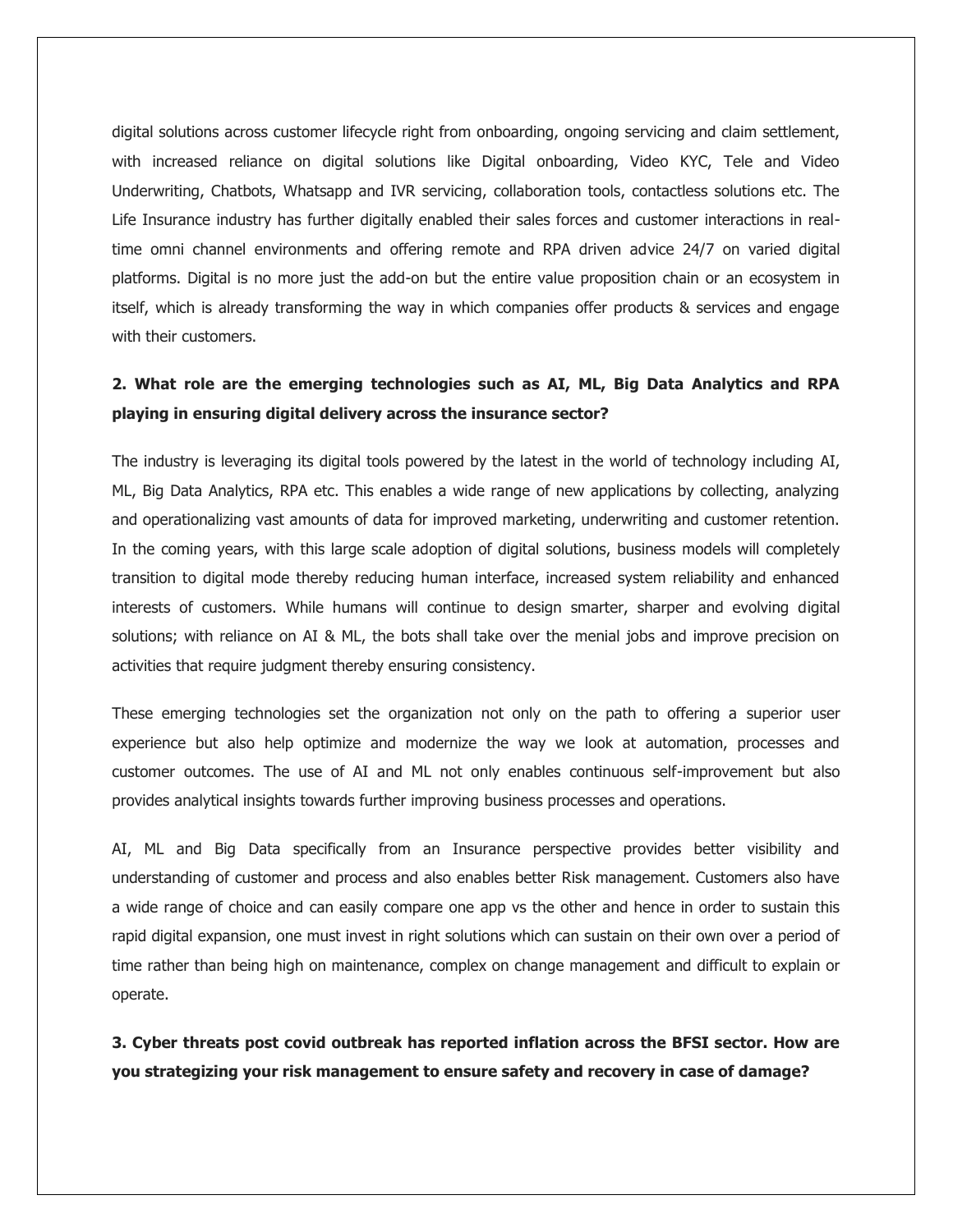In view of emerging Cyber threat vectors, the Company has a SIEM (Security Information and Event Management) solution in place that provides a holistic view of the Company's cyber security stance in real-time and assists the Company to be more proactive in the fight against security threats. The Company's Information Security Management Function makes effective use of advanced analytics capabilities by using next-generation artificial intelligence for cyber security. The Company has automated triaging process encompassing context related parameters, history of alert and threat Intel available.

As such there is no need to panic and get every security solution available in the market to cover the risk; however, the focus should be on awareness of the landscape, environment, leak points and enhanced focus on basics. Continuous review and Risk evaluation of the changes in processes, new technology solution adoption is one of the key focus areas for every organization. We are also evolving and continuously reviewing our Information and Cyber Security setup and also looking at adoption of DevSec Operation in the solutions. The policies, processes and IT operational points with respect to Backup Strategy, setup realignment, risk Monitoring and access reviews has been enhanced to ensure we have a robust recovery process and this also enables an early identification to ensure risk is minimal and within appetite.

### **4. Data analytics is pivotal in driving the Bancassurance Model which is seen as a big opportunity. Would you like to tell us your experience in this regard?**

Data analytics with the right strategy, vision and appropriate utilization helps in drastic improvement in performance of the Company by enabling a robust & informed decision making process and ultimately resulting in better products and services. We firmly believe that Data Analytics is a huge benefactor to the life insurance industry where the insurers collect & assess large quantity of highly relevant data. The advancements in data analytics and its adoption can help transform varied aspects of business including but not limited to customer experience, Fraud detection & prevention, Product pricing and self-servicing option for customers. With Data Analytics, the Company can also gain insights into its profitability, modify sales practices and processes to improve profits, reduce wasted time with policyholders; hence maximizing overall performance.

Our Bancassurance model of operations relies heavily on adoption of data analytics and enables us to size and seize relevant opportunities, offer tailor made products, adopt focused risk management practices basis past trends and ensure adoption & availability of convenient services. Data analytics also provides us an ability to predict various financial and customer outcomes; thereby helping us design suitable strategy basis such information. Furthermore, data analytics coupled with other progressive technologies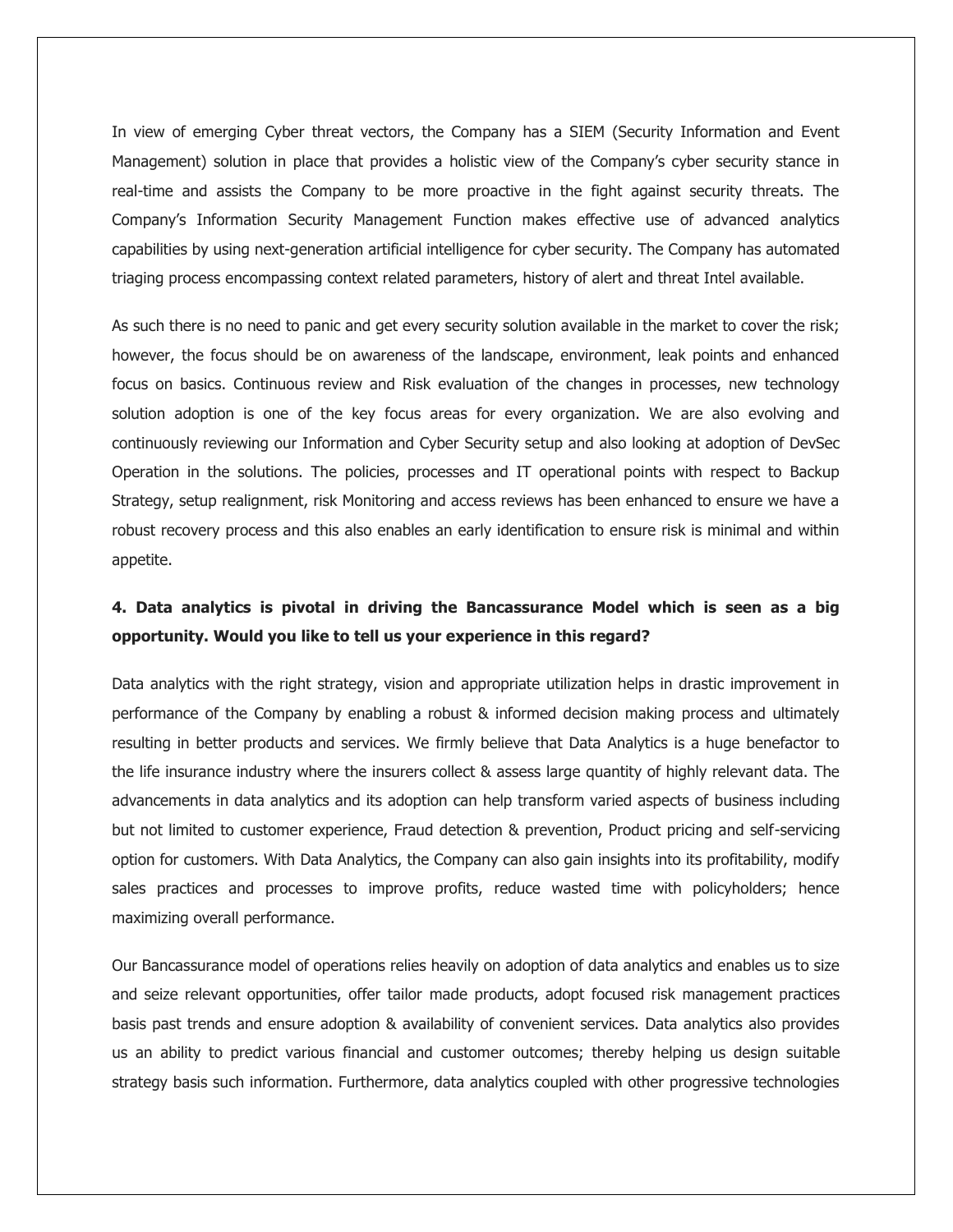like AI and ML, not only ensures customer delight but also provides competitive advantage thereby helping the Company gain a better market share.

## **5. What are your views on intelligent automation? How is it significant for the insurance industry?**

Intelligent Automation is a critical driver typically in a complex model and processes of Life Insurance considering the core systems and legacy processes which may not be aligned to modern architecture and setup. Intelligent automation can help insurers leverage on artificial intelligence, data mining and other breakthrough technologies to reduce reliance and automate redundant and repetitive processes. Some of the areas where we have leveraged and benefitted from intelligent automation across policy life cycle include

- Customer onboarding encompassing lead collection, aggregation, processing and conversion
- Self-servicing with the introduction of WhatsApp Bots, Intelligent automated IVRS, customer portal
- Efficient underwriting process driven by AI/ML-powered rule engine
- Faster policy issuance with intelligent automation and seamless integration of front end and back end processes
- Identification of cross-sell and upsell opportunities

In a nutshell, intelligent automation is helping the industry drive business models which are efficient, customizable, scalable and at the same time offer an enhanced customer experience.

# **6. With the second wave of the covid outbreak, a lot of plans pertaining to operations are likely to change. How are you re-strategizing 2021 with contactless offerings in mind?**

COVID-19 has been an unprecedented phenomenon in the history of mankind which has impacted not only each one of us at a personal level but has caused a paradigm shift in strategic outlook of companies especially in the Insurance sector. Our strategy in this new normal offers a digital first and digital only experience to our customers across all stages of the customer journey and it has already seen a higher adoption compared to the pre COVID world. There has been multi fold increase in payments through online mode, increase in self-servicing through IVR, significantly higher uptake on WhatsApp registration for servicing, increased footfall on our website etc. Our strategy focuses on all customer touch points encompassing onboarding, servicing and payments.